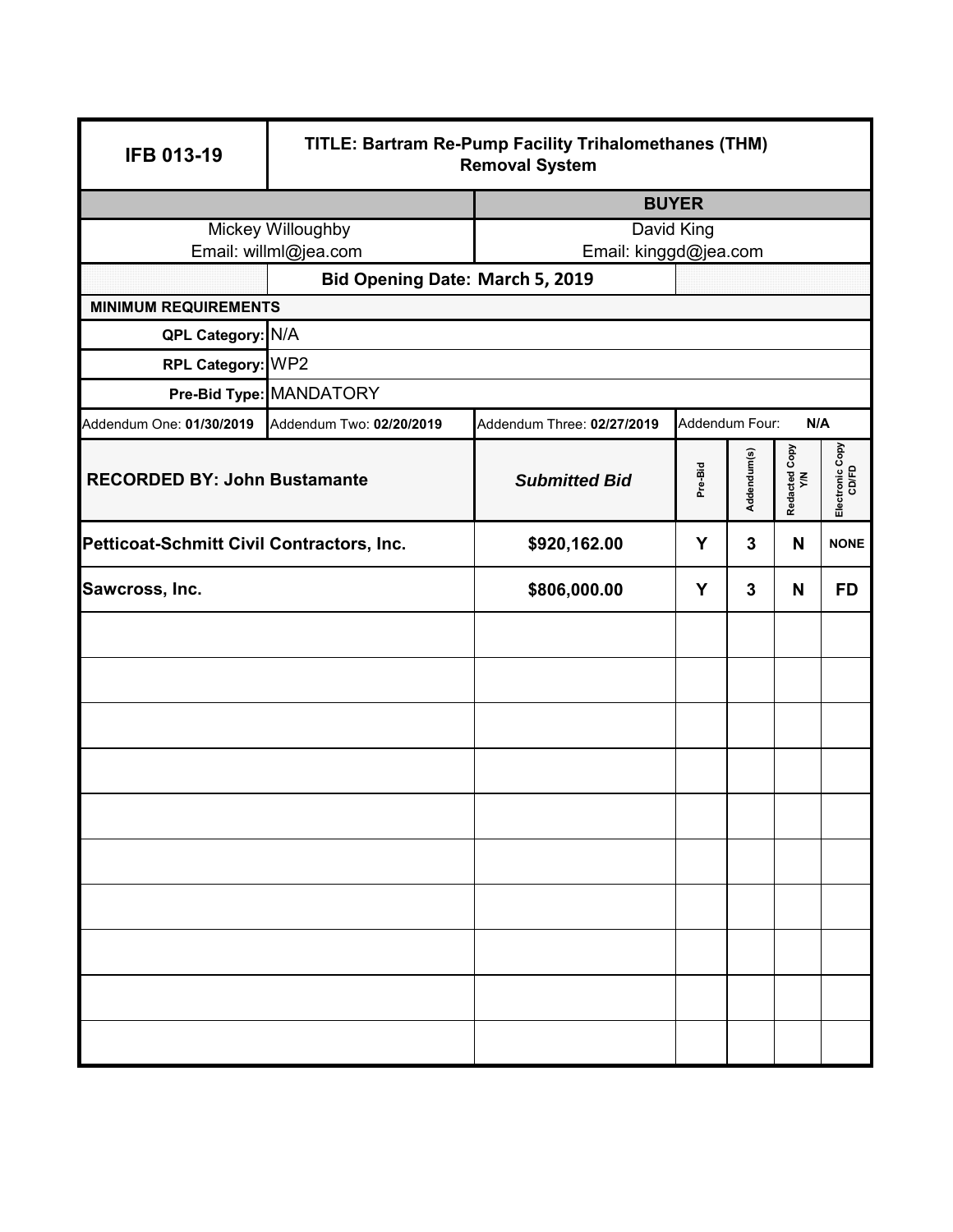| <b>IFB 015-19</b>                      | <b>TITLE: McMillan and Kinlock Pump Stations</b><br><b>Force Mains Upgrade</b>        |                                 |   |                           |                 |           |
|----------------------------------------|---------------------------------------------------------------------------------------|---------------------------------|---|---------------------------|-----------------|-----------|
| <b>COORDINATOR</b>                     |                                                                                       | <b>BUYER</b>                    |   |                           |                 |           |
| <b>Brian Gaines</b>                    |                                                                                       | David King                      |   |                           |                 |           |
| Email: gainba@jea.com                  |                                                                                       | Email: kinggd@jea.com           |   |                           |                 |           |
| <b>MINIMUM REQUIREMENTS</b>            |                                                                                       | Bid Opening Date: March 5, 2019 |   |                           |                 |           |
| QPL Category: N/A                      |                                                                                       |                                 |   |                           |                 |           |
| RBL Category: WM2, WM3                 |                                                                                       |                                 |   |                           |                 |           |
|                                        | Pre-Bid Type: MANDATORY                                                               |                                 |   |                           |                 |           |
| Addendum One: 02/08/2019               | Addendum Two: 02/22/2019                                                              | Addendum Three: 02/25/2019      |   | Addendum Four: 02/26/2019 |                 |           |
|                                        | Addendum(s)<br>Pre-Bid<br><b>RECORDED BY: John Bustamante</b><br><b>Submitted Bid</b> |                                 |   | Redacted Copy<br>Y/N      | Electronic Copy |           |
| <b>Callaway Contracting, Inc.</b>      |                                                                                       | \$637,700.00                    | Y |                           | N               | <b>FD</b> |
| <b>Grimes Utilities, Inc.</b>          |                                                                                       | \$395,765.00                    | Y |                           | N               | <b>FD</b> |
| J.B. Coxwell Contracting, Inc.         |                                                                                       | Y<br>\$445,549.00               |   | 4                         | N               | <b>FD</b> |
| <b>T B Landmark Construction, Inc.</b> |                                                                                       | \$490,115.00<br>Y               |   | 4                         | N               | <b>CD</b> |
| T.G. Utility Company, Inc.             |                                                                                       | \$309,700.00                    | Y | 4                         | N               | CD        |
|                                        |                                                                                       |                                 |   |                           |                 |           |
|                                        |                                                                                       |                                 |   |                           |                 |           |
|                                        |                                                                                       |                                 |   |                           |                 |           |
|                                        |                                                                                       |                                 |   |                           |                 |           |
|                                        |                                                                                       |                                 |   |                           |                 |           |
|                                        |                                                                                       |                                 |   |                           |                 |           |
|                                        |                                                                                       |                                 |   |                           |                 |           |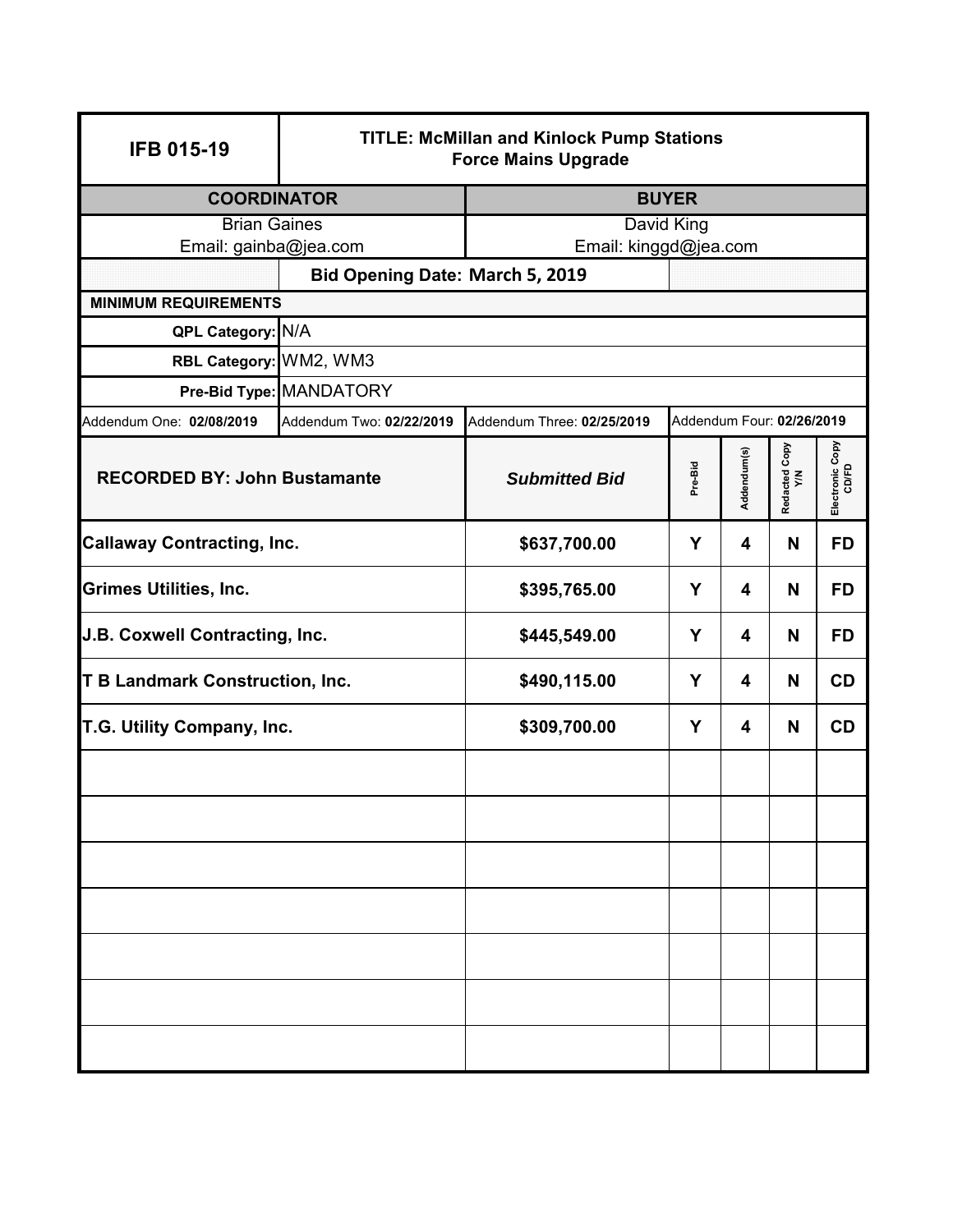| <b>RFP 040-19</b>                            | TITLE: Progressive Design-Build Services for the Greenland<br><b>Water Reclamation Facility (WRF) Pipelines:</b><br>Water, Reclaimed Water and Sanitary Sewer Force Mains |                            |                |              |                     |                          |  |
|----------------------------------------------|---------------------------------------------------------------------------------------------------------------------------------------------------------------------------|----------------------------|----------------|--------------|---------------------|--------------------------|--|
|                                              | <b>COORDINATOR</b>                                                                                                                                                        | <b>BUYER</b>               |                |              |                     |                          |  |
| Elizabeth DiMeo                              |                                                                                                                                                                           | Dan Kruck                  |                |              |                     |                          |  |
|                                              | Email: kruck@jea.com<br>Email: dimeea@jea.com                                                                                                                             |                            |                |              |                     |                          |  |
|                                              | Bid Opening Date: March 5, 2019                                                                                                                                           |                            |                |              |                     |                          |  |
| <b>MINIMUM REQUIREMENTS</b>                  |                                                                                                                                                                           |                            |                |              |                     |                          |  |
| QPL Category: N/A                            |                                                                                                                                                                           |                            |                |              |                     |                          |  |
| RPL Category: N/A                            |                                                                                                                                                                           |                            |                |              |                     |                          |  |
|                                              | Pre-Bid Type: MANDATORY                                                                                                                                                   |                            |                |              |                     |                          |  |
| Addendum One: 02/14/2019                     | Addendum Two: 02/19/2019                                                                                                                                                  | Addendum Three: 02/28/2019 | Addendum Four: |              | N/A                 |                          |  |
| <b>RECORDED BY: John Bustamante</b>          |                                                                                                                                                                           | <b>Submitted Bid</b>       | Pre-Bid        |              | Redacted Copy<br>YM | Electronic Copy<br>CD/FD |  |
| <b>Garney Companies, Inc.</b>                |                                                                                                                                                                           | <b>RECEIVED</b>            | Y              | $\mathbf{3}$ | N                   | <b>FD</b>                |  |
| JB Coxwell Contracting, Inc.                 |                                                                                                                                                                           | <b>RECEIVED</b><br>Y       |                | 3            | N                   | <b>FD</b>                |  |
| <b>Lanzo Construction</b>                    |                                                                                                                                                                           | <b>RECEIVED</b><br>Y       |                | 1            | N                   | <b>FD</b>                |  |
| <b>Reynolds Construction of Florida, LLC</b> |                                                                                                                                                                           | <b>RECEIVED</b><br>Y       |                | 3            | N                   | <b>FD</b>                |  |
|                                              |                                                                                                                                                                           |                            |                |              |                     |                          |  |
|                                              |                                                                                                                                                                           |                            |                |              |                     |                          |  |
|                                              |                                                                                                                                                                           |                            |                |              |                     |                          |  |
|                                              |                                                                                                                                                                           |                            |                |              |                     |                          |  |
|                                              |                                                                                                                                                                           |                            |                |              |                     |                          |  |
|                                              |                                                                                                                                                                           |                            |                |              |                     |                          |  |
|                                              |                                                                                                                                                                           |                            |                |              |                     |                          |  |
|                                              |                                                                                                                                                                           |                            |                |              |                     |                          |  |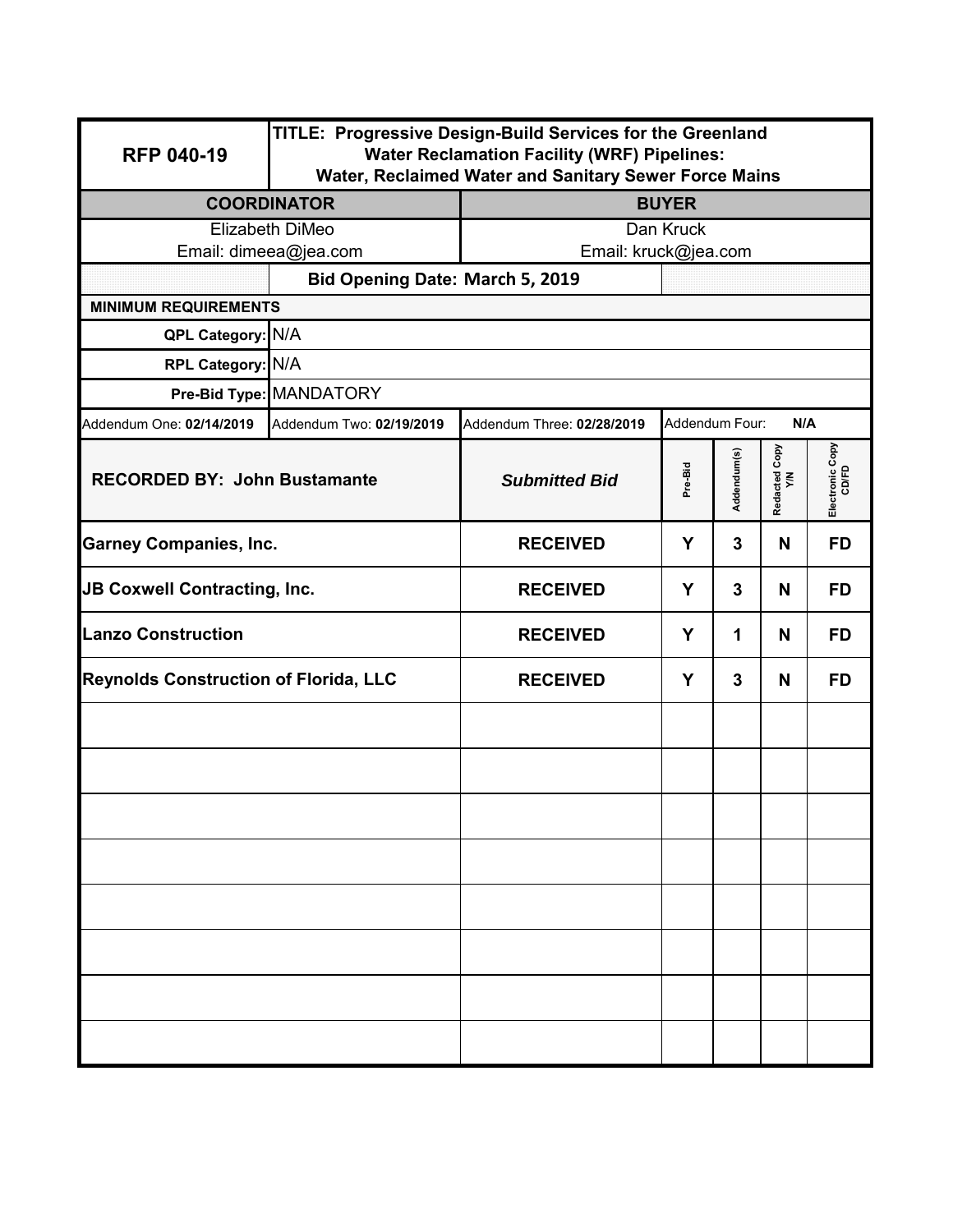|                                                                                                                         | <b>TABULATION FORM</b>                      |                                                                                         |                                 |                           |  |
|-------------------------------------------------------------------------------------------------------------------------|---------------------------------------------|-----------------------------------------------------------------------------------------|---------------------------------|---------------------------|--|
| Type and Number: ITN 044-19                                                                                             |                                             | TITLE: Electric Plant Fire Protection System Inspection, Testing & Maintenance Services |                                 |                           |  |
| Opening Date: 3/5/19; 2/26/19                                                                                           | RBL/QPL Cat: NA                             | ADV: 1/24/19                                                                            | JSEB: Optional                  | SAFETY: Yes               |  |
| Pre-Meeting Date: 2/5/19                                                                                                | Pre-Meeting Mandatory or Optional:          | Category Manager: Lisa Pleasants - pleall@jea.com                                       |                                 |                           |  |
| Pre-Meeting Time: 9:00 a.m.                                                                                             | <b>OPTIONAL</b>                             | Buyer: Rodney Lovgren - lovgrd@jea.com                                                  |                                 |                           |  |
| Location: JEA Northside Generating Station, Project Management Trailer, 4377 Heckscher Drive, Jacksonville,<br>FL 32226 | Coordinator: Larry Guevarra - guevl@jea.com |                                                                                         |                                 |                           |  |
| Teleconference: 888-714-6484 / Passcode: 817050                                                                         |                                             | NTP:                                                                                    | <b>Award Date:</b>              |                           |  |
| Adden 1: 1/25/19                                                                                                        | Adden 2: NONE                               | Adden 3: 2/19/19                                                                        | Adden 4: 2/21/19                | Adden 5:                  |  |
| Adden 6:                                                                                                                | Adden 7:                                    | Adden 8:                                                                                | Adden 9:                        | Adden 10:                 |  |
| <b>COMPANY NAME</b>                                                                                                     | <b>SUBMITTED BID</b>                        | <b>PRE-MEETING</b><br><b>ATTENDANCE</b>                                                 | <b>ADDENDUM</b><br>ACKNOWLEDGED | <b>ELECTRONIC VERSION</b> |  |
| W. W. Gay Fire Protection, Inc.                                                                                         | Received                                    | No                                                                                      | 4                               | CD                        |  |
| <b>Cintas Corporation No 2</b>                                                                                          | Received                                    | Yes                                                                                     | 4                               | <b>FD</b>                 |  |
| <b>IMC Fire Protection, LLC</b>                                                                                         | Received                                    | Yes                                                                                     | 4                               | CD                        |  |
| <b>Milton J. Wood Fire Protection</b>                                                                                   | Received                                    | Yes                                                                                     | 4                               | <b>FD</b>                 |  |
| <b>Agent Fire LLC</b>                                                                                                   | Received                                    | No                                                                                      | 4                               | <b>FD</b>                 |  |
| Aegis Fire and Integrated Services, LLC                                                                                 | Received                                    | No                                                                                      | $\mathbf{1}$                    | <b>FD</b>                 |  |
| <b>Wiginton Fire Systems</b>                                                                                            | Received                                    | No                                                                                      | 0                               | <b>FD</b>                 |  |
|                                                                                                                         |                                             |                                                                                         |                                 |                           |  |
|                                                                                                                         |                                             |                                                                                         |                                 |                           |  |
|                                                                                                                         |                                             |                                                                                         |                                 |                           |  |
|                                                                                                                         |                                             |                                                                                         |                                 |                           |  |
|                                                                                                                         |                                             |                                                                                         |                                 |                           |  |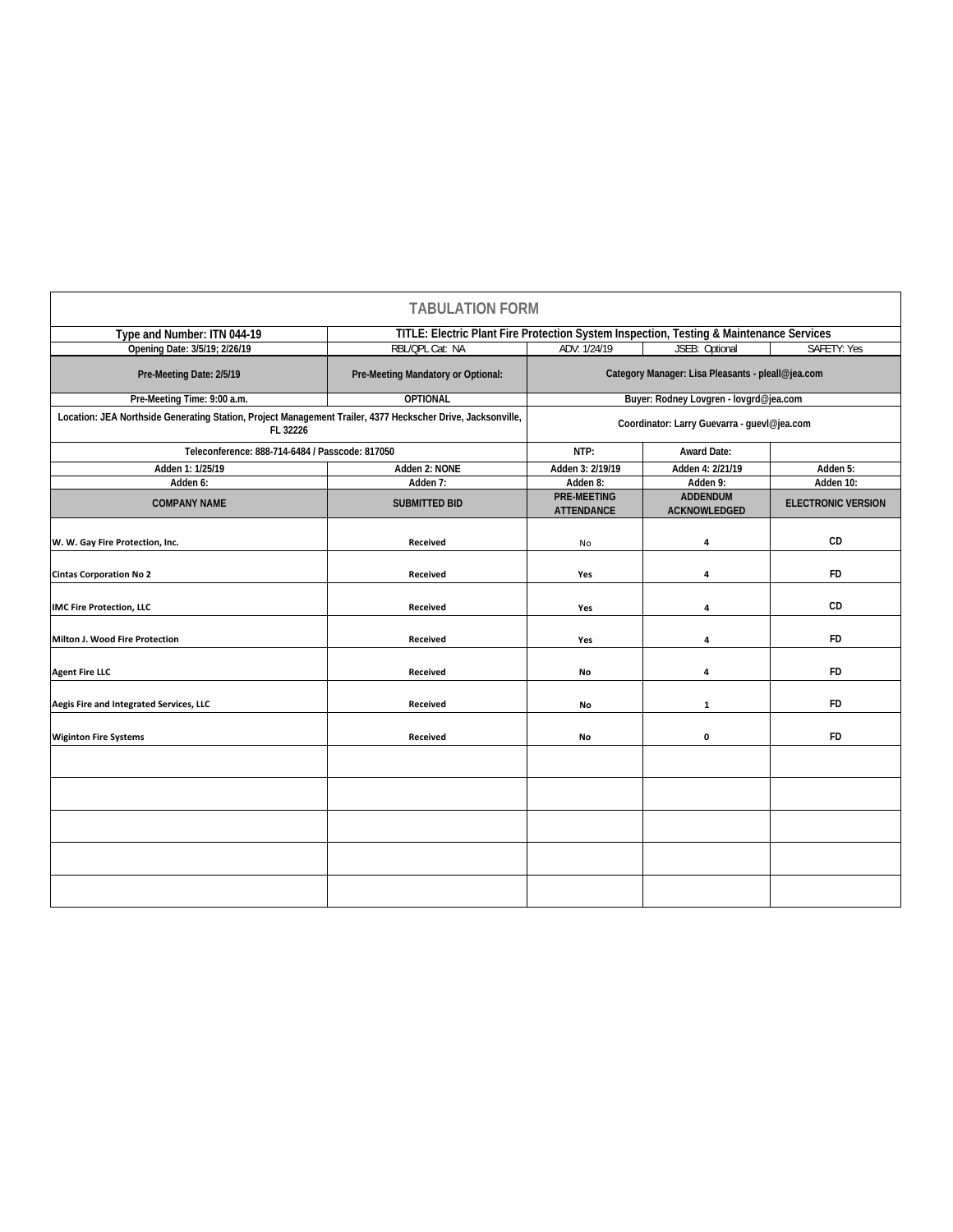|                                    | <b>TABULATION FORM</b>                                                                           |                                                   |                                        |                                              |  |  |
|------------------------------------|--------------------------------------------------------------------------------------------------|---------------------------------------------------|----------------------------------------|----------------------------------------------|--|--|
| Type and Number: IFB 057-19        | TITLE: Bartram Substation Bay 909 Addition                                                       |                                                   |                                        |                                              |  |  |
| Opening Date: 3/5/19               | RBL/QPL Cat: SB1                                                                                 | ADV: 2/8/19<br><b>JSEB: 5%</b><br>SAFETY: Yes     |                                        |                                              |  |  |
| Pre-Meeting Date: 2/19/19          | Pre-Meeting Mandatory or Optional:                                                               | Category Manager: Lisa Pleasants - pleall@jea.com |                                        |                                              |  |  |
| Pre-Meeting Time: 9:00 a.m.        | <b>OPTIONAL</b>                                                                                  | Buyer: Rodney Lovgren - lovgrd@jea.com            |                                        |                                              |  |  |
|                                    | Location: JEA Customer Center, 1st Floor, Room 002, 21 W. Church Street., Jacksonville, FL 32202 |                                                   |                                        | Coordinator: Jason Rinehart - rineja@jea.com |  |  |
| Teleconference: N/A                |                                                                                                  | NTP:                                              | <b>Award Date:</b>                     |                                              |  |  |
| Adden 1: 2/21/19                   | Adden 2: 2/28/19                                                                                 | Adden 3:                                          | Adden 4:                               | Adden 5:                                     |  |  |
| Adden 6:                           | Adden 7:                                                                                         | Adden 8:                                          | Adden 9:                               | Adden 10:                                    |  |  |
| <b>COMPANY NAME</b>                | <b>SUBMITTED BID</b>                                                                             | PRE-MEETING ATTENDANCE                            | <b>ADDENDUM</b><br><b>ACKNOWLEDGED</b> | <b>ELECTRONIC VERSION</b>                    |  |  |
| <b>Hooper Corporation</b>          | \$769,700.00                                                                                     | Yes                                               | $\mathbf{2}$                           | FD                                           |  |  |
| C and C Power Line, Inc.           | \$854,267.70                                                                                     | Yes                                               | $\mathbf{2}$                           | CD                                           |  |  |
| J. L. Malone & Associates, LLC     | \$914,892.74                                                                                     | Yes                                               | $\mathbf{2}$                           | <b>FD</b>                                    |  |  |
| Reliable Substation Services, Inc. | \$682,605.00                                                                                     | Yes                                               | $\mathbf{2}$                           | <b>FD</b>                                    |  |  |
| <b>Sayers Construction, LLC</b>    | \$793,650.00                                                                                     | Yes                                               | $\overline{2}$                         | None                                         |  |  |
| <b>Energy Erectors, Inc.</b>       | \$630,000.00                                                                                     | Yes                                               | $\mathbf{2}$                           | FD                                           |  |  |
|                                    |                                                                                                  |                                                   |                                        |                                              |  |  |
|                                    |                                                                                                  |                                                   |                                        |                                              |  |  |
|                                    |                                                                                                  |                                                   |                                        |                                              |  |  |
|                                    |                                                                                                  |                                                   |                                        |                                              |  |  |
|                                    |                                                                                                  |                                                   |                                        |                                              |  |  |
|                                    |                                                                                                  |                                                   |                                        |                                              |  |  |
|                                    |                                                                                                  |                                                   |                                        |                                              |  |  |